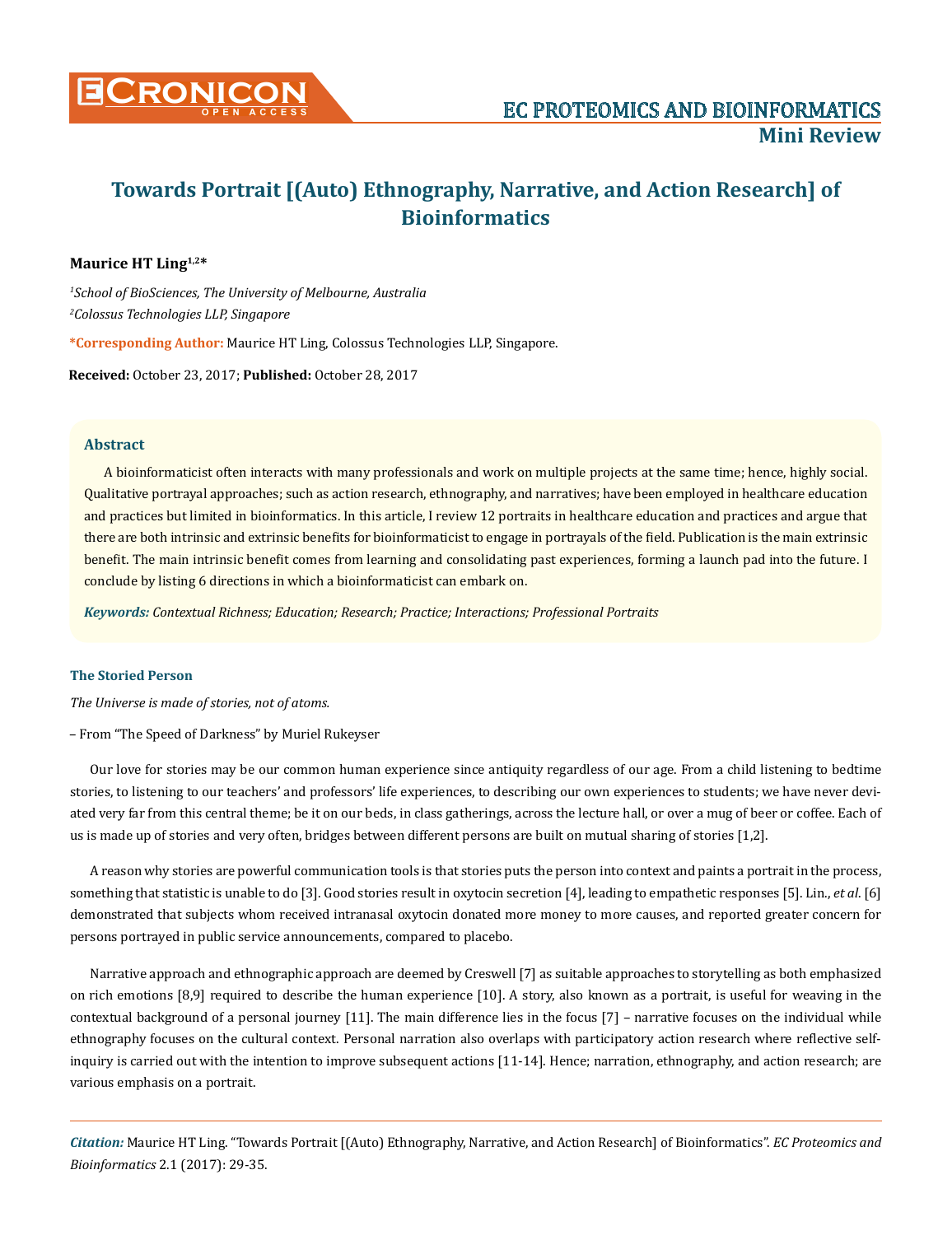A bioinformaticist is essentially a problem solver [15]. It is common for the bioinformaticist to be working on several projects simultaneously. Moreover, a bioinformaticist can originate from different academic backgrounds [16,17] – most commonly, biology, statistics, computer/information sciences, or even various engineering fields [18]; each with their own distinct ways of working [19] and vocabularies. Bartlett., *et al*. [20] reported that current life science is highly dependent on bioinformatics; yet, bioinformatics is take for granted, largely uncredited, overlooked, or its legitimacy questioned. Hence, there are various tensions in the field [16,17,19,20]. Thus, bioinformatics provides a fertile ground for portrayals as social examination into bioinformatics is relatively limited. In this article, I review several recent portrayals in biomedical education and research to illustrate the potential benefits it has on bioinformatics. In this era of "publish or perish" [21,22], I argue that bioinformaticists should engage in portrayal studies as a means of self-reflection on the way we educate and mentor new generation of bioinformaticists, how we interact with and benefit various stakeholders.

#### **Portraits of Education and Practice**

 Action research [23], narrative [24], and ethnography [25] have been shown to be important in medical education. Clandinin., *et al.* [24] use Connelly and Clandinin's definition of narrative inquiry [26] ("*People shape their daily lives by stories of who they and others are and as they interpret their past in terms of these stories. Story, in the current idiom, is a portal through which a person enters the world and by which their experience of the world is interpreted and made personally meaningful*") and find that narratives are instrumental in professional identity formation among medical learners. Moch., *et al.* [23] reviewed 80 articles on action research in nursing education and defined action research in nursing as "*a systematic research process that can be articulated by the researcher, involving data collection and analysis as well as reflection and discussion with coresearchers or others for the purpose of making change in a situation over time*". This is consistent with the views of various authors [11-14] that the central focus of action research is to examine the impact of a change - the action [27]. Goodson., *et al.* [25] uses Creswell's definition of ethnography [7] where the purpose of ethnography is to study the setting, and concludes that ethnography can provide a rich collection of information that can be used to identify variables for further studies, or understanding the behaviors between various participants.

To illustrate the impact of these approaches, I summarize several recent portrayal articles:

- 1. Simmons [28] explored the role of ethnography in sexual education; especially sexually transmitted diseases (STDs), such as HIV; among Zimbabwean traditional healers. He found that the healer's basic explanatory model for infectious diseases is consistent with the larger explanatory model where infectious diseases are caused by polluting agents. However, the healers subscribe to an etiological model that is incommensurate with current biomedical models. This suggests that health promotion should consider the commonalities between the healer's base model and current biomedical models, such as, STDs are spread by sexual intercourse and behavioral changes is the root of prevention. Traditional healers use "African injections" to treat STDs and propose that this concept can be basis for current medical treatments.
- 2. Powell., *et al.* [29] established a multimedia online patient narrative archive, including audio-visuals of patients and narratives of educators, from a convenient sample of patients undergoing physiotherapy; and the educational benefits of this archive was evaluated by physiotherapy students. The main benefit reported by the students is the humanizing of the cases as a student reported that they "*had a real person, not just a case study on a sheet of paper*". Both educators and students acknowledge increase empathy as the patient's voice are being heard. Culturally sensitive areas, such as voluntary euthanasia, was introduced by the patient and provides a window for class discussion, which will not be elaborated upon without the patient's initial admission.
- 3. Johna., *et al.* [30] published an article to remind medical educators on the power of narration by weaving in 3 narratives by physicians in training, including a narrative of how the attending physician (the mentor) did not practice what he/she taught, and present narratives as important case to illustrate empathy in patient-physician relationships.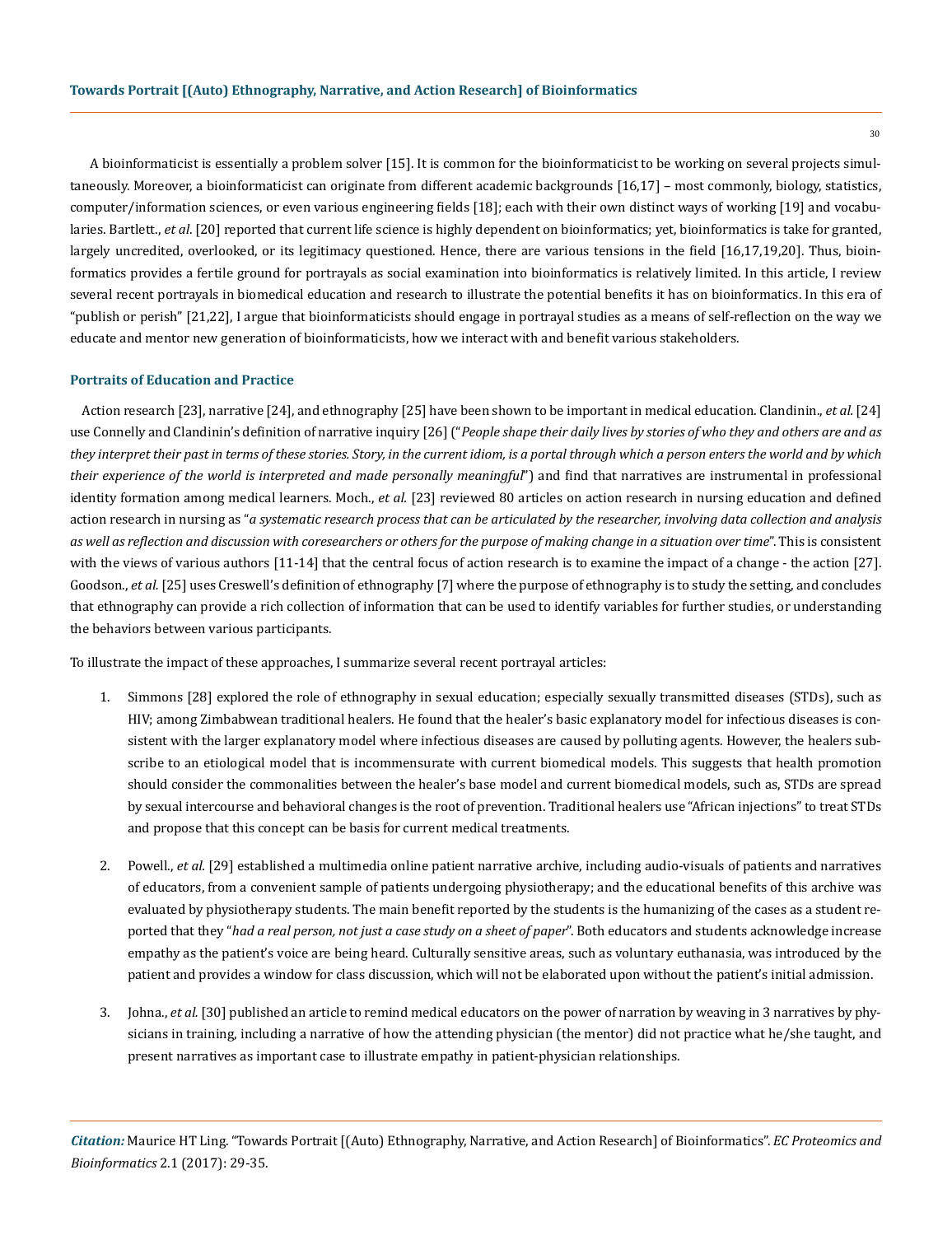- 4. Ng., *et al.* [31] used institutional ethnography to examine the gaps in special education for children with chronic health conditions or disabilities. Institutional ethnography was developed by Dorothy Smith [32] to study social interactions within the context of social institution; such as, a school or a marriage. Work processes were mapped out visually to identify disjunctions between expectations and actual processes. A clear disjunction identified is the flow of recommendations from clinicians to and within the school system. This was not explicitly defined in writing but clear through the lens of institutional ethnography, which allowed clinicians to craft better recommendations.
- 5. Fowler., *et al.* [33] reported the involvement of 9 nursing students in a participatory action research aiming at educating parents manage their young children's digital devices usage. The first cycle aimed at identifying the needs to inform the second cycle and the nursing students were impressed with the parents' commitment to the learning and wellbeing of their children, and willingness to provide information about their device usage. The second cycle was a workshop aimed at developing the necessary skills required by the nursing students to implement a program catering to the needs of the parents. The third and final cycle was the actual implementation of the program. Evaluation by the nursing students revealed an ownership of the program and the students gained substantial confidence to talk to strangers. However, the effectiveness of the implemented program was not in the scope of this report.
- 6. Nelson., *et al.* [34] reported a 4-year multi-site multi-method ethnographic study promoting open communication in sexual and reproductive health between adolescence and adults in Bolivia, Nicaragua and Ecuador; with the intention for future promotion of parent-to-teens. 71 semi-structured and unstructured in-depth interviews, 35 participant ethnography, and 46 peer group discussions were carried out. The authors found that trust is more important than open communication and there are differences in trust within generations and between generations. As a result, it may be possible that increasing open communication, which is the goal of many intervention programs, suffered a pushback due to the lack of corresponding trust.
- 7. Khorasani., *et al.* [35] reported on a participatory action research project led by 800 nurses with an average of 8 years of nursing experience, aiming at patient education in Iran. The driving purpose was to develop patient education skills in Iranian nurses as the needs for patient education was not met in Iran. Two years after the program, the percentage of educator-nurses and educator-nurses to patients ratio increased up to 5 times in the wards. At the same time, patients' satisfaction with discharge education increased. This demonstrated that action research can benefit all parties.
- 8. Abey., *et al.* [36] reported an action research project involving 66 clinical podiatrist as placement mentors for podiatry students at a British university, with the intent to identify factors impacting podiatrists' decision to serve as clinical educators. Four factors; protected mentorship time, clinical educator relationship with university, sign-off responsibility, and volunteer status; were identified as predictors (adjusted  $r^2$  of 0.428) for podiatrists' decision to serve as clinical educators.
- 9. Pentiado., *et al.* [37] presented a case narrative from the voice of a medical student (JAMP) facing the mother of a newborn with Patau syndrome (also known as Trisomy 13) and multiple malformations diagnosed at birth. The mother's and the reported family support changed the JAMP's initial negative emotions of fear, hopelessness, and rejection; to one of support, love, and empathy. JAMP described how the witnessing of maternal love helped him/her overcame feeling of eugenics and rejection, and enabled him/her to understand the meaning of love and the value of life.
- 10. Kalateh Sadati., *et al.* [38] examined patients' view on the qualities of a great physician by gathering data from 156 clinical consultations, 920 hours of participant observations, and 6 focus groups with patients and their relatives, in an educational hospital in Iran. It was found that there was asymmetrical power distribution in favour of the physician and several patients reported various aspects of patient objectifying by the physicians. However, patients ranked physicians whom are kind, friendly, empathetic, and a good listener, as great physicians. Thus, showing that the humanistic aspects and good communication skills are as important as medical skills for a physician.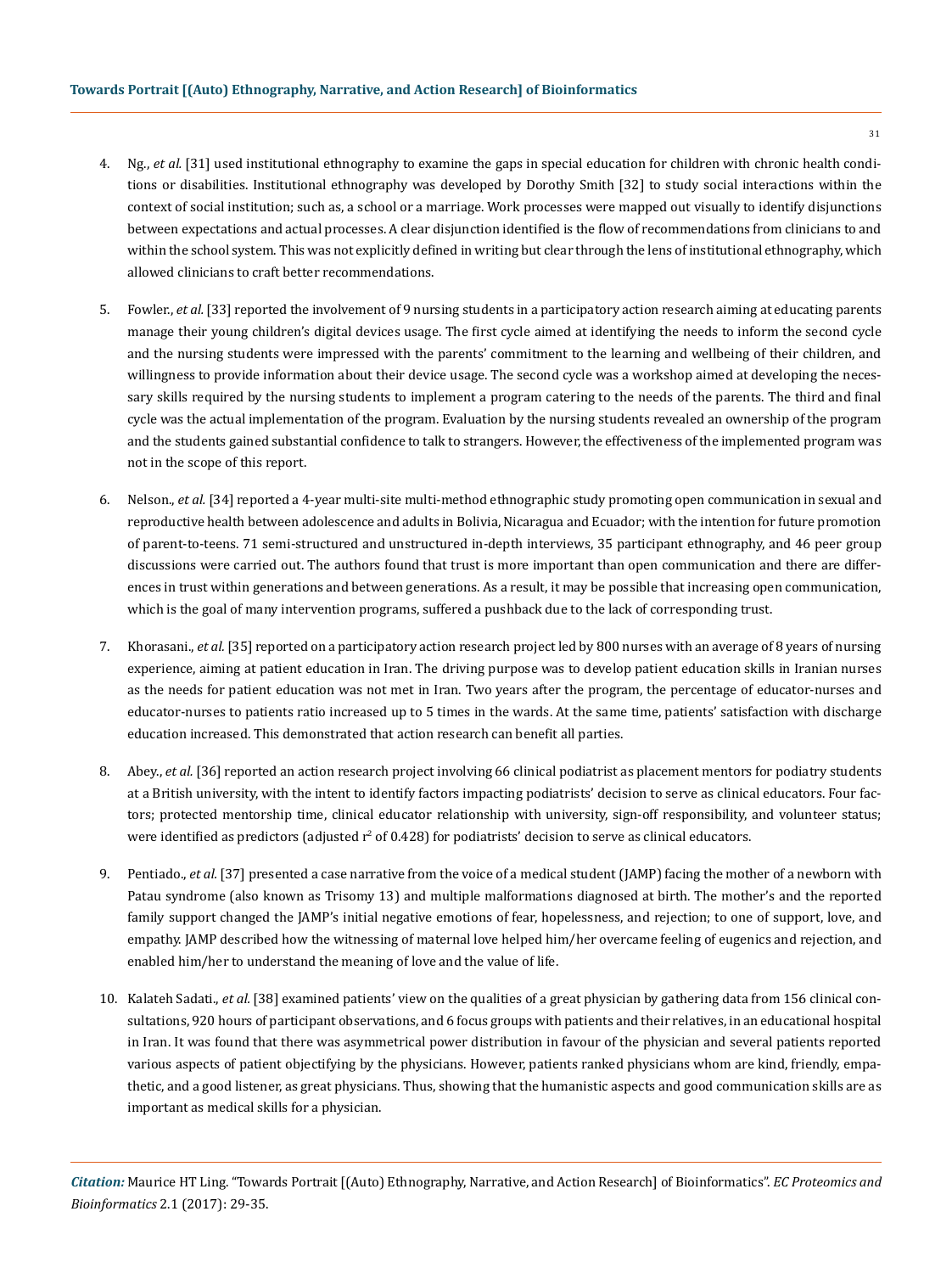- 11. Ng., *et al.* [39] study the education of healthcare professionals through the lens of institutional ethnography. The authors found that policies and culture within an institution are be able to explain problems and phenomenon that are related to individual actions but unable to be fully explained at the individual level. Thus, showing that various social constructs add different levels of abstraction to individual actions.
- 12. Mendonca., *et al.* [41] reported an action research in Brazil on education of older adults by primary care professionals. Evaluation was performed 120 days into the education program. It was found that aging is not a homogenous process for every adult but a personalized process with many different peculiarities; hence, appropriate measures should be catered for different cases. Increased respect for older adults and acknowledging their autonomy are crucial factors to improve the relationship between professionals and older adults, which can in turn lead to greater self-care and adherence to treatment and management regimes.

From the 12 portraits above, a set of common themes emerged – (1) humans are beings with feelings, thoughts, and emotions; and had to be considered as such, rather than names or identification numbers on case records; (2) humans are social beings with interactions between each other and with their external environments, including cultural and social norms. Taken together, these studies demonstrate that portrayal studies can be used to elucidate the social aspects of scientific education and practice, which can be useful tools to nurture the next generation of scientists.

#### **Towards the Portraying of Bioinformatics**

Being a problem solver [15] and potentially working on multiple projects simultaneously, bioinformatics is as much a social endeavor as a scientific one. It is common for a bioinformaticist to be interacting with more professionals on a daily basis than a laboratory scientist. For example, when I was a research associate in South Dakota State University, I had to (1) correspond via email with collaborating laboratory scientists, (2) assist my supervisor in graduate mentoring, (3) communicate with high-performance computing support in the university, (4) seek advice from faculties from other institutions and members in various mailing lists, and (5) advise faculties and graduate students from other departments on their bioinformatics needs; all at the same time. Hence, I believe that a bioinformaticist has a rich scientific portrait.

However, before I can advocate the portraying of bioinformatics, I must answer a practical question – publications aside, is there an intrinsic/autistic advantage in producing portraits? As I worked on my first such portrait [41], a scene from Sex and the City (Season 5 Episode 7 – The Big Journey) popped into my mind – where Carrie Bradshaw met up with Mr. Big after her book reading and Mr. Big told Carrie, "*I had no idea I hurt you so much. I got to say it was tough seeing it in print …… Not all in one sitting, one reading, one right after another, bam… bam… bam…*" The same happened to my head as these events [41] were scattered across more than a thousand pages of my diary and I had to simplify and put them into a structure as I put the events in writing; thereby, enabling me to see themes across various stories; which had been therapeutic for me. It made me realize why I did what I was doing. Hence, I will encourage such an endeavor as it is no longer merely an act of professional communication but also an act of self-consolidation – coming to terms with various aspects of my previous work, and processing dispersed information into knowledge; thereby, forming a checkpoint and a new launch pad into the future.

If convinced that this is an endeavor worth an attempt, we are then faced with the operation question – what can we portray? I will leave this article with a several directions:

- Reflect on one or more projects and look for common themes [41], which has been shown to have important health benefits [42].
- Reflect on the culture of a research group [43], an institution [44], or a particular sub-field of bioinformatics within an institution [44].
- Reflect on different stages of your career and examine how various events had shaped you [45].

*Citation:* Maurice HT Ling. "Towards Portrait [(Auto) Ethnography, Narrative, and Action Research] of Bioinformatics". *EC Proteomics and Bioinformatics* 2.1 (2017): 29-35.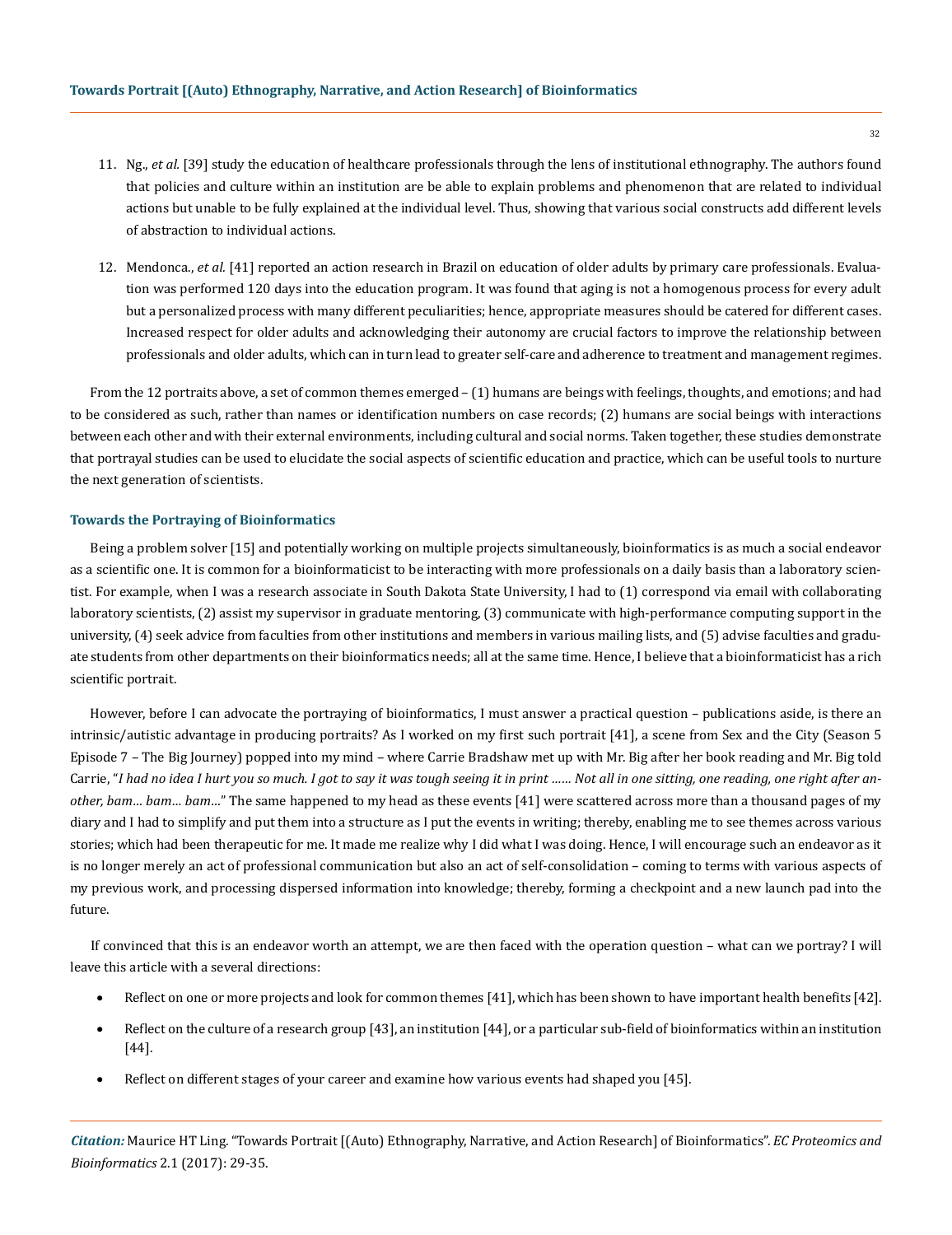- Reflect on several research groups or institutions that you had worked with, and find commonalities and differences between their cultures [46].
- Reflect on past positive and negative mentoring experiences as mentor and mentee [48,49].
- Reflect on the role of a specific piece of instrument, software tool, or scientific interest, and explore its change over time [50].

#### **Conflict of Interest**

No conflict of interest.

## **Bibliography**

- 1. [Baskerville D. "Developing cohesion and building positive relationships through storytelling in a culturally diverse New Zealand](http://www.sciencedirect.com/science/article/pii/S0742051X10001204)  classroom". *[Teaching and Teacher Education](http://www.sciencedirect.com/science/article/pii/S0742051X10001204)* 27.1 (2011): 107-115.
- 2. Hansen CD., *et al*[. "Storytelling: An instrument for understanding the dynamics of corporate relationships".](http://journals.sagepub.com/doi/abs/10.1177/001872679304601202) *Human Relations* 46.12 [\(1993\): 1391-1409.](http://journals.sagepub.com/doi/abs/10.1177/001872679304601202)
- 3. [Newman TB. "The Power of Stories over Statistics".](http://www.bmj.com/content/327/7429/1424) *British Medical Journal* 327.7429 (2003): 1424-1427.
- 4. [Marshall Jessica. "Gripped: why stories are so compelling".](http://www.sciencedirect.com/science/article/pii/S0262407911603400) *New Scientist* 209.2799 (2011): 45-47.
- 5. Luo S., *et al*[. "The oxytocinergic system modulates sadistic context-dependent empathy in humans".](https://www.nature.com/articles/s41598-017-12671-2) *Scientific Reports* 7 (2017): 12463.
- 6. Lin PY., *et al*[. "Oxytocin increases the influence of public service advertisements".](https://www.ncbi.nlm.nih.gov/pubmed/23460821) *PLoS ONE* 8.2 (2013): e56934.
- 7. Creswell JW. "Qualitative inquiry and research design: Choosing among five approaches,  $2^{nd}$  edition". Sage Publications (2007).
- 8. Ellis C., *et al*[. "Autoethnography: An overview".](https://www.researchgate.net/publication/48666999_Autoethnography_An_Overview) *Qualitative Social Research* 12.1 (2010): 10.
- 9. [Edwards SL. "The personal narrative of a nurse".](https://www.ncbi.nlm.nih.gov/pubmed/26025093) *Journal of Holistic Nursing* 34.2 (2015): 154-161.
- 10. [Ingraham C. "The scope and autonomy of personal narrative".](http://journals.sagepub.com/doi/abs/10.1177/0741088316683147) *Written Communication* 34.1 (2016): 54-74.
- 11. [Ling MHT. "The bioinformaticist's/computational biologist's laboratory".](http://medcraveonline.com/MOJPB/MOJPB-03-00075.php) *MOJ Proteomics and Bioinformatics* 3.1 (2016): 00075.
- 12. Baum F., *et al*. "Participatory action research". *[Journal of Epidemiology and Community Health](https://www.ncbi.nlm.nih.gov/pmc/articles/PMC2566051/)* 60.10 (2006): 854-857.
- 13. Apgar JM., *et al*[. "Identifying opportunities to improve governance of aquatic agricultural systems through participatory action re](https://www.ecologyandsociety.org/vol22/iss1/art9/)search". *[Ecology and Society](https://www.ecologyandsociety.org/vol22/iss1/art9/)* 22.1 (2017): 9.
- 14. [Darby S. "Making space for co-produced research "impact": learning from a participatory action research case study".](http://onlinelibrary.wiley.com/doi/10.1111/area.12321/abstract) *Area* 49.2 [\(2017\): 230-237.](http://onlinelibrary.wiley.com/doi/10.1111/area.12321/abstract)
- 15. [Ling MHT. "Problem-based learning \(PBL\), an important paradigm for bioinformatics education".](http://medcraveonline.com/MOJPB/MOJPB-05-00166.php) *MOJ Proteomics and Bioinformatics* [5.4 \(2017\): 00166.](http://medcraveonline.com/MOJPB/MOJPB-05-00166.php)
- 16. Lewis J., *et al*[. "Inscribing a discipline: Tensions in the field of bioinformatics".](http://www.tandfonline.com/doi/abs/10.1080/14636778.2013.773172) *New Genetics and Society* 32.3 (2013): 243-263.
- 17. Bartlett A., *et al*[. "Generations of interdisciplinarity in bioinformatics".](https://www.ncbi.nlm.nih.gov/pubmed/27453689) *New Genetics and Society* 35.2 (2016): 186-209.
- 18. Wu H., *et al*[. "Customizing bioinformatics graduate programs for diversified student backgrounds".](http://ieeexplore.ieee.org/document/7757506/?reload=true) *Frontiers in Education Conference [\(FIE\), IEEE](http://ieeexplore.ieee.org/document/7757506/?reload=true)* (2016).

*Citation:* Maurice HT Ling. "Towards Portrait [(Auto) Ethnography, Narrative, and Action Research] of Bioinformatics". *EC Proteomics and Bioinformatics* 2.1 (2017): 29-35.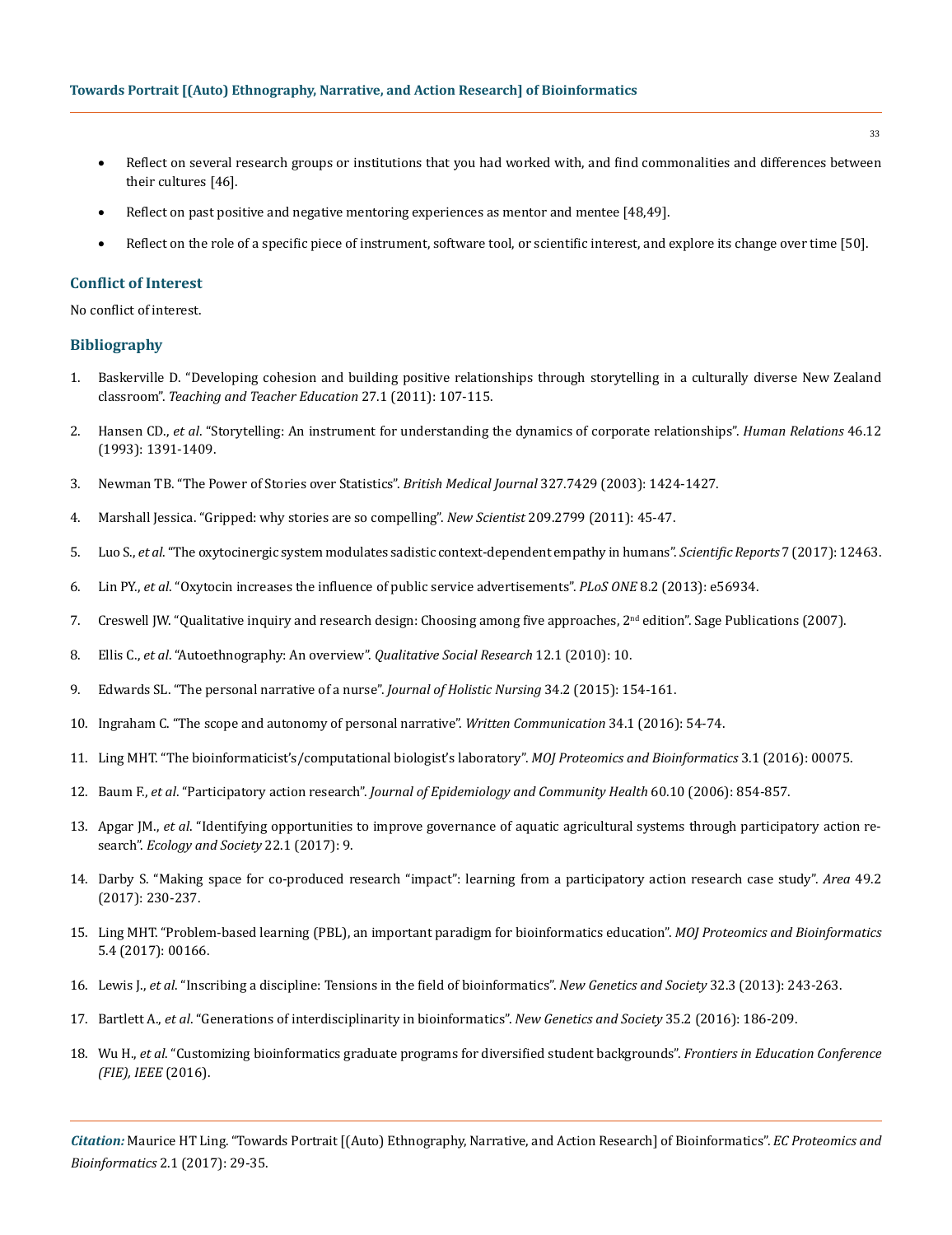- 19. Lewis J., *et al*[. "Hidden in the middle: Culture, value and reward in bioinformatics".](https://www.ncbi.nlm.nih.gov/pubmed/27942075) *Minerva* 54.4 (2016): 471-490.
- 20. Bartlett A., *et al*[. "Bioinformatics: indispensable, yet hidden in plain sight?"](https://www.ncbi.nlm.nih.gov/pubmed/28637426) *BMC Bioinformatics* 18.1 (2017): 311.
- 21. Tian M., *et al*[. "Perish or publish in China: Pressures on young Chinese scholars to publish in internationally indexed journals".](http://www.mdpi.com/2304-6775/4/2/9) *Publications* [4.2 \(2016\): 9.](http://www.mdpi.com/2304-6775/4/2/9)
- 22. Pho PD., *et al*[. "Obstacles to Scholarly Publishing in the Social Sciences and Humanities: A Case Study of Vietnamese Scholars".](http://www.mdpi.com/2304-6775/4/3/19) *Publications* [4.3 \(2016\): 19.](http://www.mdpi.com/2304-6775/4/3/19)
- 23. Moch SD., *et al*[. "Use of action research in nursing education".](https://www.ncbi.nlm.nih.gov/pubmed/28078138) *Nursing Research and Practice* (2016): 8749167.
- 24. Clandinin DJ., *et al*[. "Narrative inquiry: a relational research methodology for medical education".](http://onlinelibrary.wiley.com/doi/10.1111/medu.13136/full) *Medical Education* 51.1 (2017): [89-96.](http://onlinelibrary.wiley.com/doi/10.1111/medu.13136/full)
- 25. Goodson L., *et al*[. "An overview of ethnography in healthcare and medical education research".](https://www.ncbi.nlm.nih.gov/pubmed/21637319) *Journal of Educational Evaluation for [Health Professions](https://www.ncbi.nlm.nih.gov/pubmed/21637319)* 8 (2011): 4.
- 26. Connelly FM., *et al*. "Narrative Inquiry". In: Green J, Camili G, Elmore P (eds.) Handbook of Complementary Methods in Education Research. Mahwah, NJ: Lawrence Erlbaum (2006): 375-385.
- 27. [Badger TG. "Action research, change and methodological rigour".](https://www.ncbi.nlm.nih.gov/pubmed/11309911) *Journal of Nursing Management* 8.4 (2000): 201-207.
- 28. [Simmons D. "The role of ethnography in STI and HIV/AIDS education and promotion with traditional healers in Zimbabwe".](https://www.ncbi.nlm.nih.gov/pubmed/21343161) *Health [Promotion International](https://www.ncbi.nlm.nih.gov/pubmed/21343161)* 26.4 (2011): 476-483.
- 29. Powell S., *et al*[. "An online narrative archive of patient experiences to support the education of physiotherapy and social work stu](https://www.ncbi.nlm.nih.gov/pubmed/23823670)[dents in north east England: An evaluation study".](https://www.ncbi.nlm.nih.gov/pubmed/23823670) *Education for Health* 26.1 (2013): 25-31.
- 30. Johna S., *et al*[. "The power of reflective writing: Narrative medicine and medical education".](https://www.ncbi.nlm.nih.gov/pmc/articles/PMC3854815/) *The Permanente Journal* 17.4 (2013): [84-85.](https://www.ncbi.nlm.nih.gov/pmc/articles/PMC3854815/)
- 31. Ng S., *et al*[. "An institutional ethnography inquiry of health care work in special education: A research protocol".](https://www.ncbi.nlm.nih.gov/pubmed/24179456) *International Journal [of Integrated Care](https://www.ncbi.nlm.nih.gov/pubmed/24179456)* 13 (2013): e033.
- 32. Smith DE. "Institutional ethnography: A sociology for people". Rowman Altamira (2005).
- 33. Fowler C., *et al*[. "Participatory action research: Involving students in parent education".](https://www.ncbi.nlm.nih.gov/pubmed/23849187) *Nursing Education in Practice* 14.1 (2014): [76-81.](https://www.ncbi.nlm.nih.gov/pubmed/23849187)
- 34. Nelson E., *et al*[. "The unintended consequences of sex education: an ethnography of a development intervention in Latin America".](https://www.ncbi.nlm.nih.gov/pubmed/25175294)  *[Anthropology and Medicine](https://www.ncbi.nlm.nih.gov/pubmed/25175294)* 21.2 (2014): 189-201.
- 35. Khorasani P., *et al*[. "Nurse-led Action research project for expanding nurses' role in patient education in Iran: Process, structure, and](https://www.ncbi.nlm.nih.gov/pmc/articles/PMC4462066/)  outcomes". *[Iranian Journal of Nursing and Midwifery Research](https://www.ncbi.nlm.nih.gov/pmc/articles/PMC4462066/)* 20.3 (2015): 387-397.
- 36. Abey S., *et al*[. "Identifying factors which enhance capacity to engage in clinical education among podiatry practitioners: An action](https://jfootankleres.biomedcentral.com/articles/10.1186/s13047-015-0123-4)  research project". *[Journal of Foot and Ankle Research](https://jfootankleres.biomedcentral.com/articles/10.1186/s13047-015-0123-4)* 8 (2015): 66.
- 37. Pentiado J., *et al*[. "Love and the value of life in health care: A narrative medicine case study in medical education".](https://www.ncbi.nlm.nih.gov/pubmed/26901271) *The Permanente Journal* [20.2 \(2016\): 98-102.](https://www.ncbi.nlm.nih.gov/pubmed/26901271)

*Citation:* Maurice HT Ling. "Towards Portrait [(Auto) Ethnography, Narrative, and Action Research] of Bioinformatics". *EC Proteomics and Bioinformatics* 2.1 (2017): 29-35.